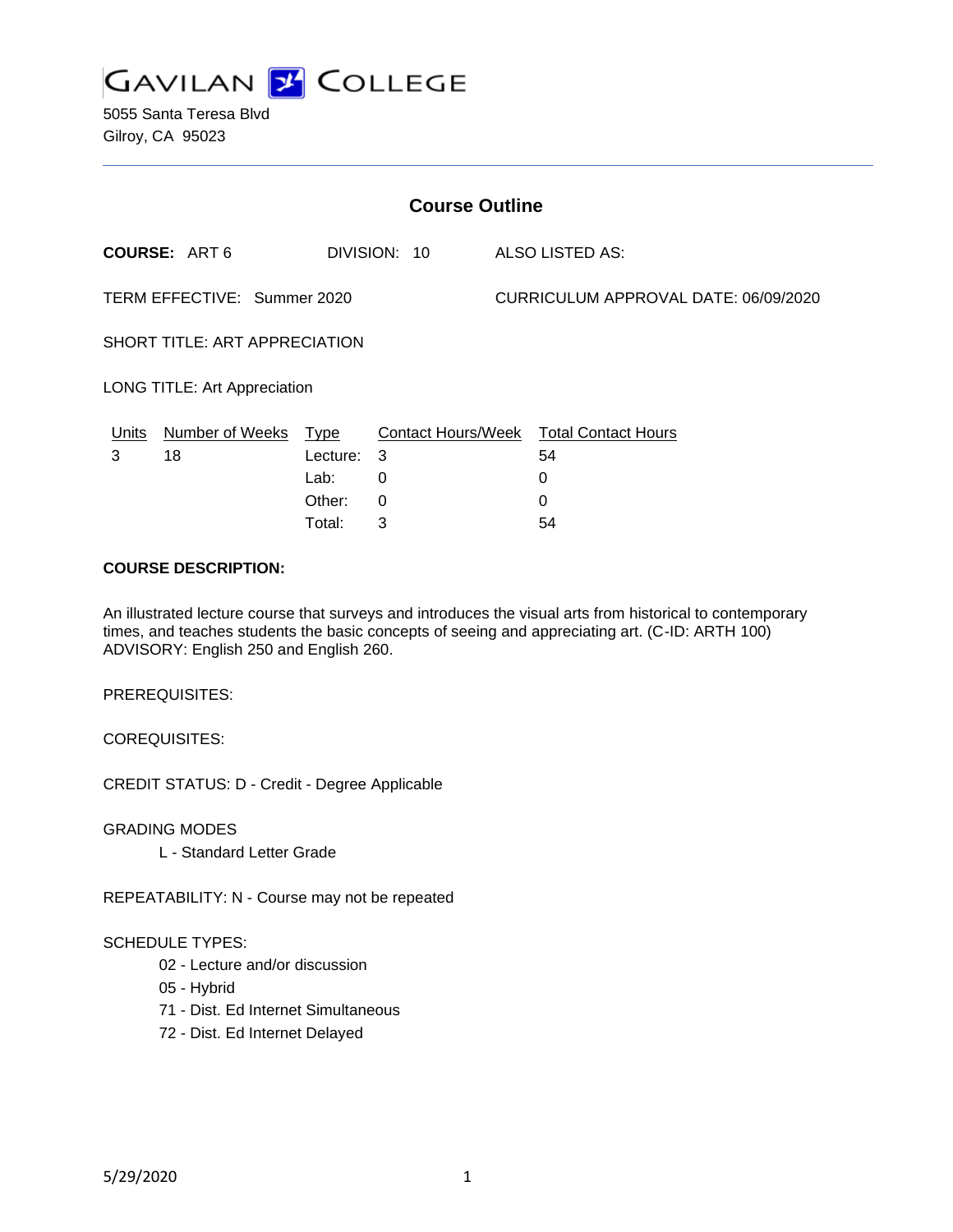### **STUDENT LEARNING OUTCOMES:**

By the end of this course, a student should:

1. Define and describe two-dimensional, and three-dimensional artworks utilizing design elements and principles such as: line, shape, volume, balance, emphasis, economy, variety, repetition, rhythm, space, texture, value, and color.

2. Compare, contrast, and analyze the aesthetics, content, and meaning of historical and contemporary artworks from a variety of cultures.

3. Define and describe various art making techniques, tools and processes from a variety of twodimensional, and three-dimensional art forms and media.

### **CONTENT, STUDENT PERFORMANCE OBJECTIVES, OUT-OF-CLASS ASSIGNMENTS**

Curriculum Approval Date: 06/09/2020

WEEK 1 3 HOURS Lecture: Introduction to course, text, materials, assignments and evaluation / Overall view of the evolution of early art forms / Ancient Art

Out-of-class assignments: Short essay writing assignments defining art, ancient art readings from required text and handouts.

Student Performance Objectives: Quiz on early art. Describe basic materials, methods and tools used in early art making. Identify and define the processes used to create work in ancient times. Articulate orally and in writing ideas and theories about various ancient artworks. Compare and contrast artworks created in different early time periods. Recognize major ancient artworks and art forms.

WEEK 2 3 HOURS Lecture: How is Art Related to History? Art History methods / Medieval Art / Symbols & Markmaking.

Out-of-class assignments: Short essay writing assignments dealing with symbols and artmarks. readings from required text and handouts dealing with Medieval Art.

Student Performance Objectives: Quiz on art history methods. Students can identify and describe various historical implications of

art. Demonstrate basic materials, methods and tools used in Medieval Art. Identify and define the processes used to create work in Medieval times. Articulate orally and in writing ideas and theories about various Medieval artworks. Compare and contrast artworks created during the Medieval time period. Recognize major Medieval artworks.

WEEK 3 3 HOURS Lecture: Content & Meaning / Renaissance / Baroque / Rococo

Out-of-class assignments: Short essay writing assignments dealing with content and meaning. readings from required text and handouts dealing with Renaissance, Baroque, and Rococo.

Student Performance Objectives: Quiz on content and meaning. Interpret art using the basics of visual language. Interpret content and meaning from artworks. Define basic materials, methods and tools used in Renaissance, Baroque, and Rococo Art. Identify and define the processes used to create work in Renaissance, Baroque, and Rococo times. Articulate orally and in writing ideas and theories about various Renaissance, Baroque, and Rococo artworks. Compare and contrast artworks created during the Renaissance, Baroque, and Rococo time periods. Recognize major Renaissance, Baroque, and Rococo artworks.

WEEK 4 3 HOURS Lecture: How is Art Created? / Non-European Art

Out-of-class assignments: Short essay writing assignments dealing with creativity and artistic execution.. readings from required text and handouts dealing with Non-European art.

Student Performance Objectives: Quiz on art methods. Student can describe how to use various art materials. Students can define basic materials, methods and tools used in Non-European art and identify and define the processes used to create work in Non-European art. Articulate orally and in writing ideas and theories about various Non- European artworks and art forms. Compare and contrast artworks of Non-European artists. Recognize major Non-European artworks.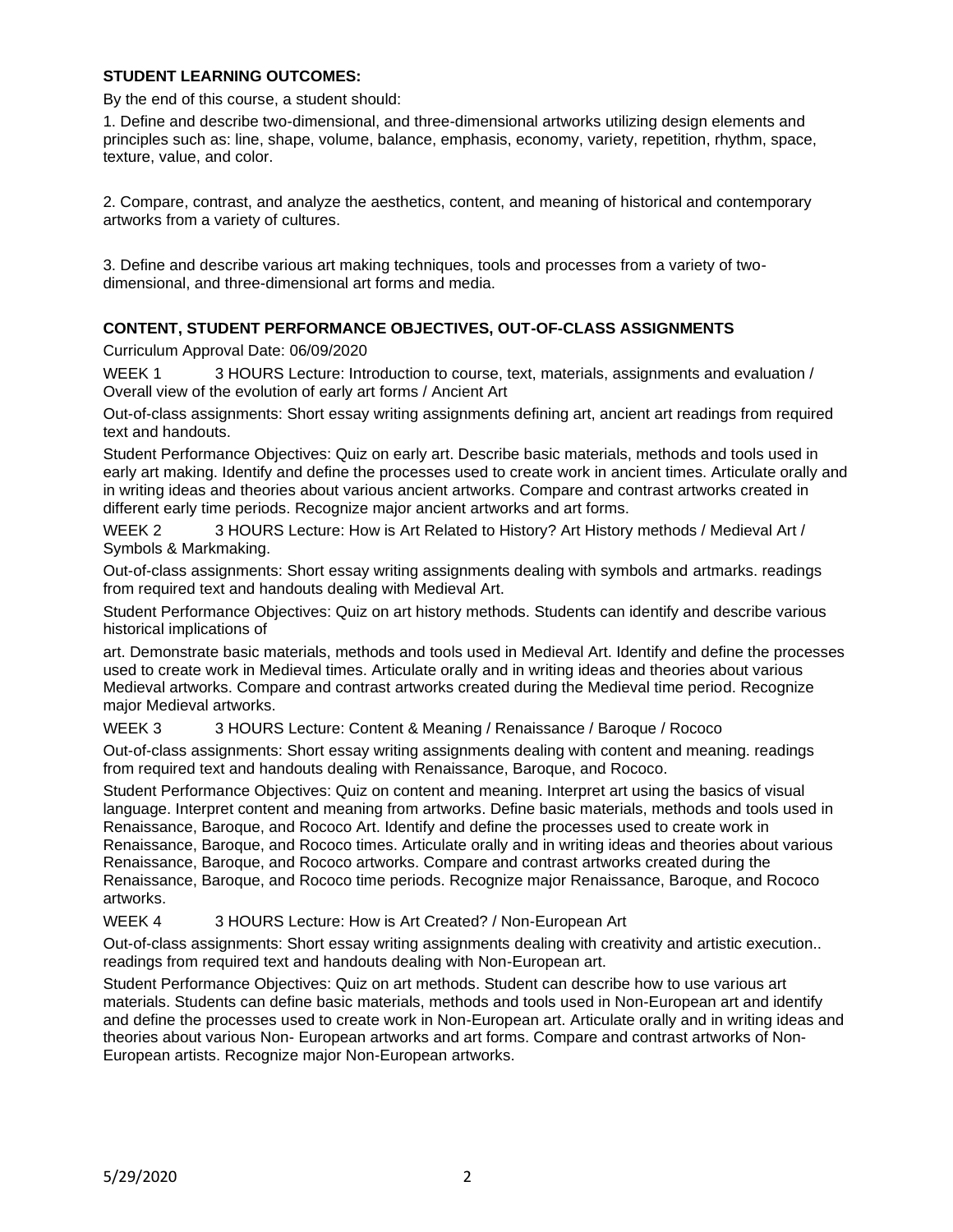# WEEK 5 3 HOURS Lecture: What are the Objectives of Art? / Drawing

Out-of-class assignments: Short essay writing dealing with the objectives of Art and Drawing. Readings from required text and handouts dealing with the objectives of Art. Readings about Drawing.

Student Performance Objectives: Quiz on drawing materials, carriers, styles, and methods. Student can describe the use of various art drawing materials. Student can define various drawing media. Identify and define the processes used to create drawings. Articulate orally and in writing ideas and theories about drawing. Compare and contrast drawings from a variety of artists. Recognize major drawings from historical and contemporary times.

## WEEK 6 3 HOURS

## Lecture: Developing a Critical Eye / Painting

Out-of-class assignments: Short essay writing about painting materials, tools and methods. Readings from required text and handouts dealing with the development of a critical eye. Readings about painting.

Student Performance Objectives: Quiz about painting materials, tools and methods. Student can describe the use of a variety painting materials, tools, and methods. Identify and define the processes used to create paintings. Articulate orally and in writing ideas and theories about painting. Compare and contrast paintings and painting styles from a variety of artists. Recognize major paintings from historical and contemporary times.

## WEEK 7 3 HOURS Lecture: What are Society's Needs for Art? / Color Theory

Out-of-class assignments: Short essay writing assignments dealing with "What are Society's Needs for Art?" and define and describe Color Theory. Readings from required text and handouts dealing with "What are Society's Needs for Art?". Readings about Color Theory.

Student Performance Objectives: Quiz on Color Theory. Student can define and describe concepts related to Color Theory. Student can describe and demonstrate the use of the color wheel. Demonstrate basic materials, methods and tools used in creating colors. Identify and define the processes used to create colors from a variety of mediums. Articulate orally and in writing ideas and theories about color use and color schemes. Compare and contrast color use from a variety of artists. Recognize major color theorists and theories from historical and contemporary times.

## WEEK 8 3 HOURS Lecture: Artists Contributions / Composition / Design

Out-of-class assignments: Research Paper, Midterm Exam, Short essay writing assignments dealing with composition and design. Readings from required text and handouts dealing with artist's contributions. Readings about composition and design. Student Performance Objectives: Quiz about composition and design elements and principles. Student can define various design elements and principles. Student can describe and interpret the use of composition.

Describe basic materials, methods and tools used in creating strong compositions. Identify and define the design elements and principles. Articulate orally and in writing ideas and theories about composition

and design. Compare and contrast composition and design use from a variety of artists. Recognize major designers and design theories from historical and contemporary times.

### WEEK 9 3 HOURS Lecture: Modern Art /Art Theory / Critiquing and Discussing Art

Out-of-class assignments: Short essay writing assignments dealing with critiquing and discussing art. Readings from required text and handouts dealing with Modern Art and Art Theory. Readings about critiquing and discussing art.

Student Performance Objectives: Quiz on art theories. Student can critique artworks and discuss art ideas. Student can describe the concepts and processes of art theory. Identify and define the processes used in Modern Art. Articulate orally and in writing a variety of ideas and theories from Modern Art. Recognize a variety of Modern Artwork and artists. Compare and contrast a variety of Modern artists.

### WEEK 10 3 HOURS Lecture: Ways of Seeing / Sculpture / 3D Artwork

Out-of-class assignments: Short essay writing assignments dealing with the ways of seeing. Readings from required text and handouts dealing with the ways of seeing. Readings about sculpture and 3d artwork. Student Performance Objectives: Quiz on sculpture. Student can discuss seeing. Student can describe the concepts and processes of seeing. Describe the basic materials, methods and tools used in Sculpture and 3D Artwork. Identify and define the processes used in Sculpture and 3D Artwork. Articulate orally and in writing a variety of ideas and theories around Sculpture and 3D Artwork. Recognize a variety of Sculpture and 3D Artworks and the artists that work with 3D materials. Compare and contrast Sculpture from a variety of cultures and time periods.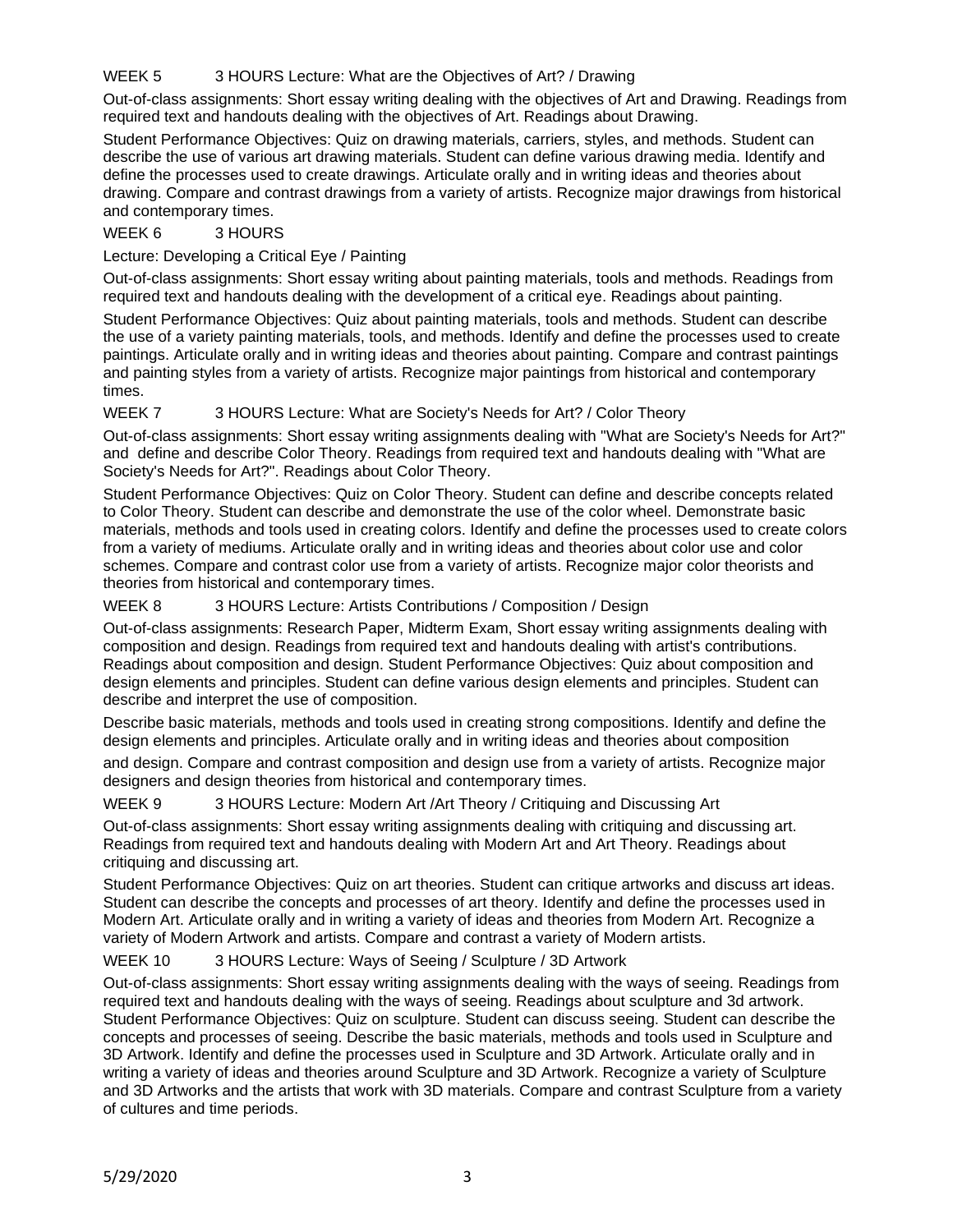# WEEK 11 3 HOURS Lecture: What is Aesthetics? / Photography / Printmaking

Out-of-class assignments: Short essay writing assignments dealing with aesthetics, photography and printmaking. Readings from required text and handouts dealing with aesthetics. Readings about photography and printmaking.

Student Performance Objectives: Quiz on photography. Quiz on printmaking. Student can discuss ideas about aesthetics. Student can describe the concepts of aesthetics from a variety of time periods and cultures. Describe basic materials, methods and tools used in Photography and Printmaking. Identify and define the processes used in Photography and Printmaking. Articulate orally and in writing a variety of ideas and theories around Photography and Printmaking. Recognize a variety of Photography and Printmaking Artworks and the artists that work with Photography and Printmaking. Compare and contrast Photography and Printmaking from a variety of cultures and time periods.

# WEEK 12 3 HOURS Lecture: Art as Expression / Electronic Art

Out-of-class assignments: Short essay writing assignments dealing with Art as Expression and Electronic Art. Readings from required text and handouts dealing with Art as Expression. Readings about Electronic Art .

Student Performance Objectives: Quiz about Electronic Art. Student can discuss ideas about artistic expression. Student can describe the concepts of artistic expression from a variety of time periods and cultures. Describe the basic materials, methods and tools used in Electronic Art. Identify and define the processes used in Electronic Art. Articulate orally and in writing a variety of ideas and theories around Electronic Art. Recognize a variety of Electronic Artworks and the artists that work with Electronic Art. Compare and contrast Electronic Art from a variety of cultures and time periods.

## WEEK 13 3 HOURS Lecture: Art in Our World / Video Art / Film

Out-of-class assignments: Short essay writing assignments dealing with how art is in our world, and short essays about video and film. Readings from required text and handouts dealing with how art is incorporated into our world. Readings about Video Art and Film.

Student Performance Objectives: Quiz on video and film. Student can discuss ideas about how art is incorporated into everyday life and world. Student can describe the concepts of how art effects our everyday living. Describe basic materials, methods and tools used in Video Art and Film. Identify and define the processes used in Video Art and Film. Articulate orally and in writing a variety of ideas and theories around Video Art and Film. Recognize a variety of Electronic Artworks and the artists that work with Video Art and Film. Compare and contrast Video Art and Film from a variety of cultures and

time periods.

### WEEK 14 3 HOURS Lecture: Public Art / Architecture

Out-of-class assignments: Short essay writing assignments dealing with Public Art and Architecture . Readings from required text and handouts dealing with Public Art and Architecture.

Student Performance Objectives: Quiz on architecture. Student can discuss ideas about Public Art and Architecture. Student can describe the concepts of Public Art and Architecture . Describe the basic materials, methods and tools used in Public Art and Architecture. Identify and define the processes used in Public Art and Architecture . Articulate orally and in writing a variety of ideas and theories around Public Art and Architecture. Recognize a variety of Public Art and Architecture and the artists that work in Public Art and Architecture. Compare and contrast Public Art and Architecture from a variety of cultures and time periods.

### WEEK 15 3 HOURS Lecture: Mixed Media / Performance Art

Out-of-class assignments: Short essay writing assignments dealing with Mixed Media and Performance Art. Readings from required text and handouts dealing with Mixed Media and Performance Art.

Student Performance Objectives: Quiz about performance art. Student can discuss ideas about Mixed Media and Performance Art. Student can describe the concepts of Mixed Media and Performance Art. Describe the basic materials, methods and tools used in Mixed Media and Performance Art. Identify and define the processes used in Mixed Media and Performance Art. Articulate orally and in writing a variety of ideas and theories around Mixed Media and Performance Art. Recognize a variety of Mixed Media and Performance Art and the artists that work in Mixed Media and Performance Art. Compare and contrast Mixed Media and Performance Art from a variety of cultures and time periods.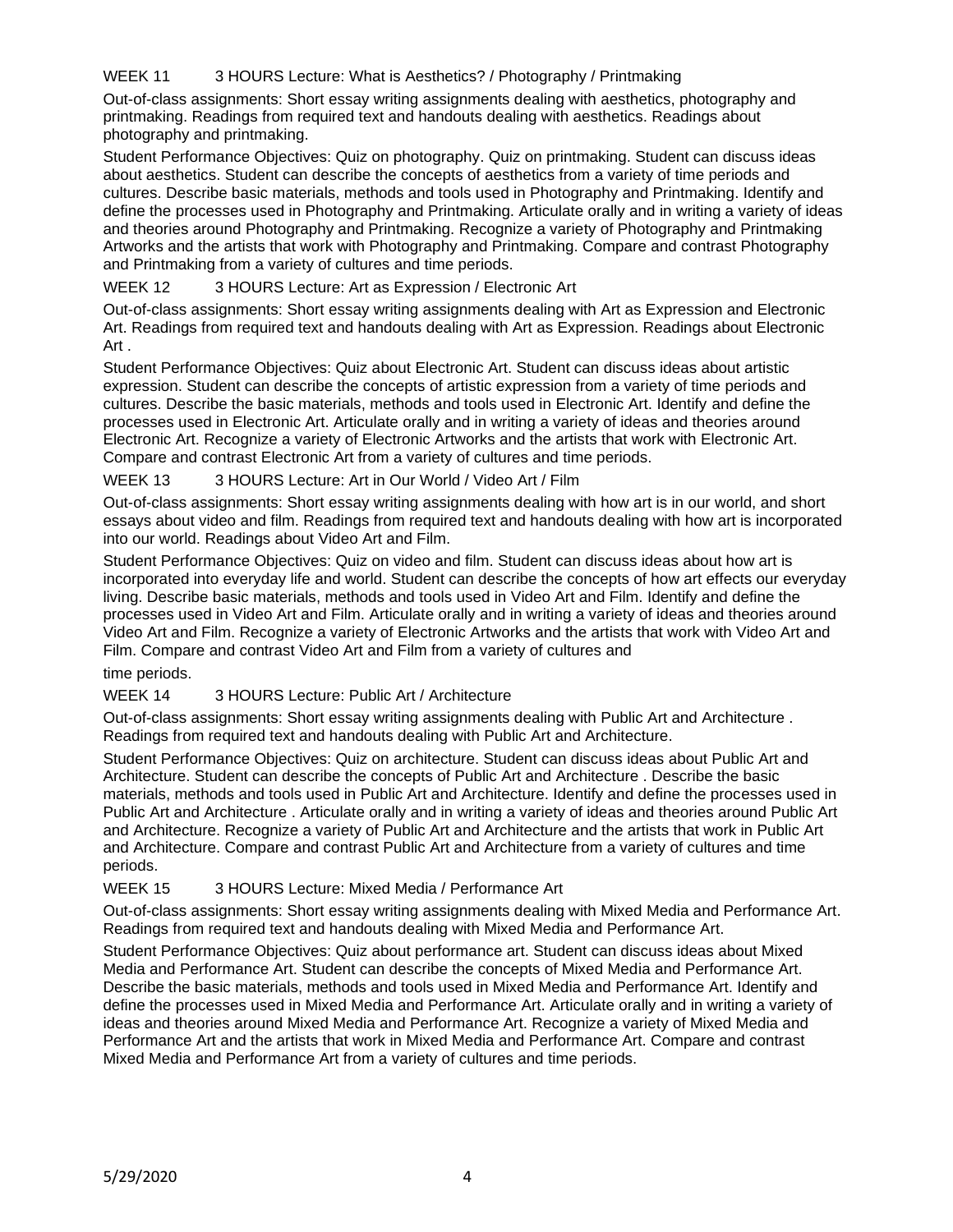WEEK 16 3 HOURS Lecture: Images and Text / New Genre

Out-of-class assignments: Short essay writing assignments dealing with Images with Text and New Genre Readings from required text and handouts dealing with Images with Text and New Genre.

Student Performance Objectives: Quiz on New Genre Art. Student can discuss ideas about Images with Text and New Genre. Student can describe the concepts of Images with Text and New Genre. Describe the basic materials, methods and tools used in Images with Text and New Genre. Identify and define the processes used in Images with Text and New Genre. Articulate orally and in writing a variety of ideas and theories around Images with Text and New Genre. Recognize a variety of Images with Text and New Genre and the artists that work in Images with Text and New Genre . Compare and contrast Images with Text and New Genre from a variety of cultures and time periods.

17 WEEK 3 HOURS Lecture: What is Art? / What is Good Art? / Art as Enjoyment / Art as a Way of Life

Out-of-class assignments: Short Essays writing assignments dealing with: What is Art? / What is Good Art? / Art as Enjoyment / Art as a Way of Life.

Readings from required text and handouts dealing with: What is Art? / What is Good Art? / Art as Enjoyment / Art as a Way of Life.

Student Performance Objectives: Quiz about art. Student can discuss ideas pertaining to: What is Art? / What is Good Art? / Art as Enjoyment / Art as a Way of Life. Student can describe the concepts of: What is Art? / What is Good Art? / Art as Enjoyment / Art as a Way of Life. Identify and define ways to enjoy art and make art a part of life. Articulate orally and in writing a variety of ideas and theories

around: What is Art? / What is Good Art? / Art as Enjoyment / Art as a Way of Life.

18 WEEK Final Exam 2 HOURS

### **METHODS OF INSTRUCTION:**

Lectures, video, cd/dvd, slides, artifacts, computer presentations, internet, examples, demonstrations, discussions, exercises, and projects.

### **OUT OF CLASS ASSIGNMENTS:**

Required Outside Hours: 36

Assignment Description: Students will read and study from the required text and assigned articles. Required Outside Hours: 36 Assignment Description: Students will write weekly reading summaries.

Required Outside Hours: 36

Assignment Description: Over the course of the semester students will write three research papers

### **METHODS OF EVALUATION:**

Writing assignments Percent of total grade: 20.00 % Writing assignments: 20% - 40% Written homework Essay exams Term papers Other: Journal entries Problem-solving assignments Percent of total grade: 20.00 % Problem-solving demonstrations: 20% - 40% Quizzes Exams Other: Conceptual exercises Skill demonstrations Percent of total grade: 10.00 % Skill demonstrations: 10% - 20% Class performance Objective examinations Percent of total grade: 20.00 % Objective examinations: 20% - 30% Multiple choice True/false Matching items Completion Other methods of evaluation Percent of total grade: 20.00 %

Other methods of evaluation: 20% - 40% Group exercises, discussion and participation

5/29/2020 5